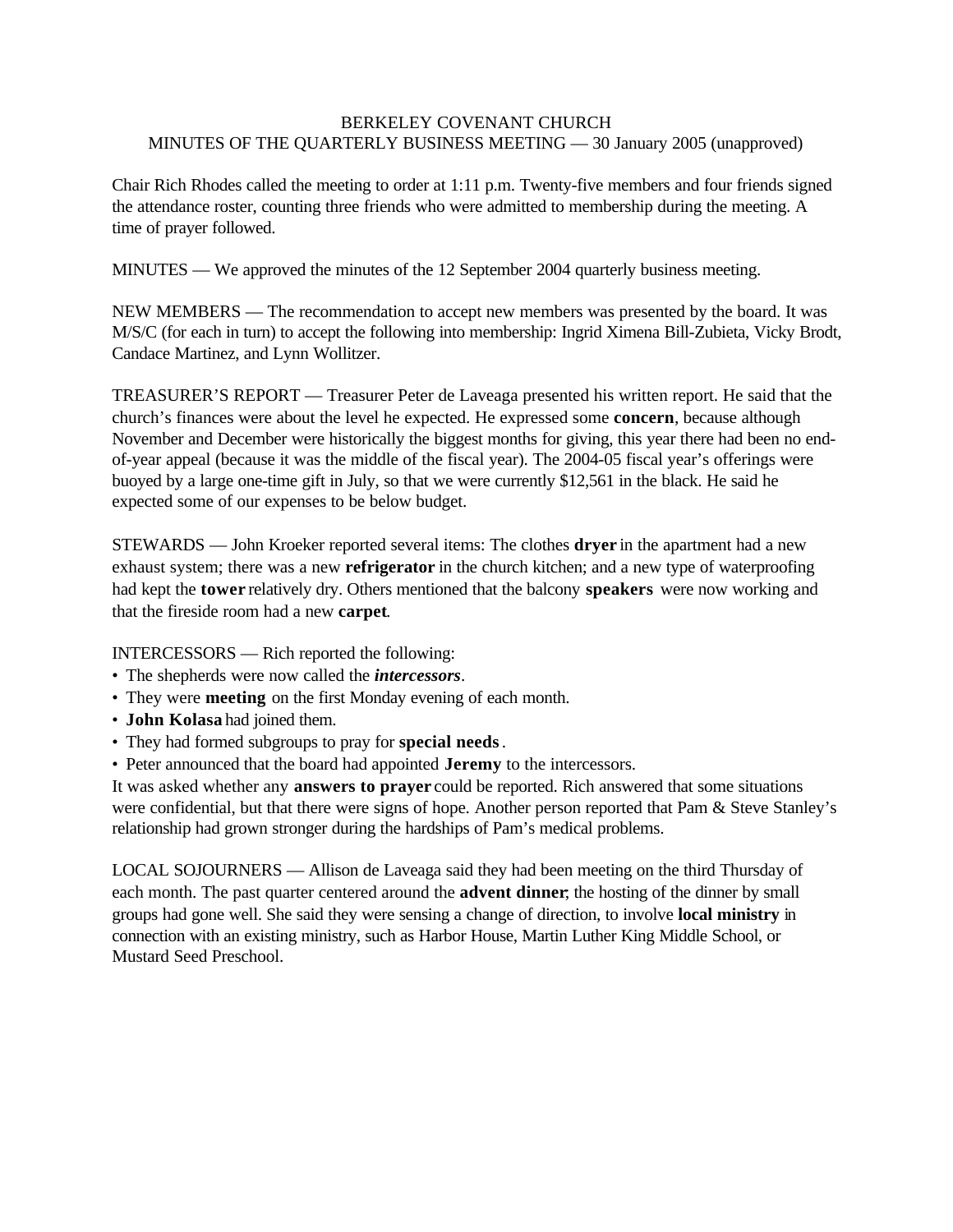WORLD SOJOURNERS — Ann Moriarty reported the following:

- They included Carole Cool, Ann and Kent Moriarty, and Rich Rhodes.
- They were excited about Gary and Mary **Gates**'s visit the past Sunday 23 January as a ministry to the Gateses and to us.
- During February, Father Ben Beltran would bring a troupe of thirteen **youth dancers** from the Smoky Mountain slum of Manila, Philippines, to Berkeley. He might speak at BCC on Sunday 13 or 20 February. Hosts were still being sought to house the dancers.

SEEDS — Andrew Wollitzer said that they would be working on **caring** for the small group leaders. They would launch a monthly meeting for this purpose on Sunday 6 March.

PASTOR'S REPORT — Pastor Al thanked us for our support during his (essentially completed) Ph.D. program. He said this had been a hard quarter but he listed rays of hope:

- Alice and Nick Fawzi's **wedding**;
- A new committee carrying out **acts of mercy** (such as meals): Sharon Colbert, Carole Cool, Jo Ann Moseley, and Evelyn Kroeker.
- The **membership orientation weekend** reminded Al of the ways BCC had touched people now and over the decades.
- There seemed to be an increased **awareness of newcomers** when they visit.
- **Unchurched youth** in the youth groups were growing in curiosity about God.
- The **Uncharted Waters class** about discipleship after college.
- **Father Ben** Beltran's coming visit.

ASSOCIATE PASTOR'S REPORT — Royce reported the following:

- The **Joyful Noise youth choir** were beginning to work together. Five people volunteered today to replace the two adult helpers who didn't come today.
- **Crazy Club** was going on.
- BCC can help with Mustard Seed Preschool through the **Family Nights**.
- Jeremy had taken another job so was no longer serving the **front office**. Sarah Jorgensen would begin full-time work in the front office beginning 1 February. Starting 1 May, Peter would train Sarah as church bookkeeper.

PASTORAL ASSOCIATE'S REPORT — Andrew reported the following:

- He said **junior high** group was a "neat time". The group had grown since last year; now there were eight to ten kids. Volunteer staff were requested; just showing up would make a difference.
- Pastor Al reported that the **high school** ministry was partnering with Young Life in a Tuesday evening club. This was an opportunity to have a group of a more effective size and also to learn about reaching unchurched kids. He noted that not all our high schoolers were involved in the group and wondered how to minister to all of them.
- Pastor Al said that after four kids went through the **confirmation** curriculum incompletely, discussions were held with parents, and the decision was made that there would be no formal confirmation this time.
- A **youth program director** was sought (somewhat like Laurie Fiddes's role as children's program director).
- Andrew said his youth ministry limited his involvement in **college ministry**. Tom Burnett, Alice and Nick Fawzi, Joshua and Melissa Moritz, and Bruce and Leanne Wydick were anchoring the college ministry. The students and their groups had grown in depth if not in numbers.